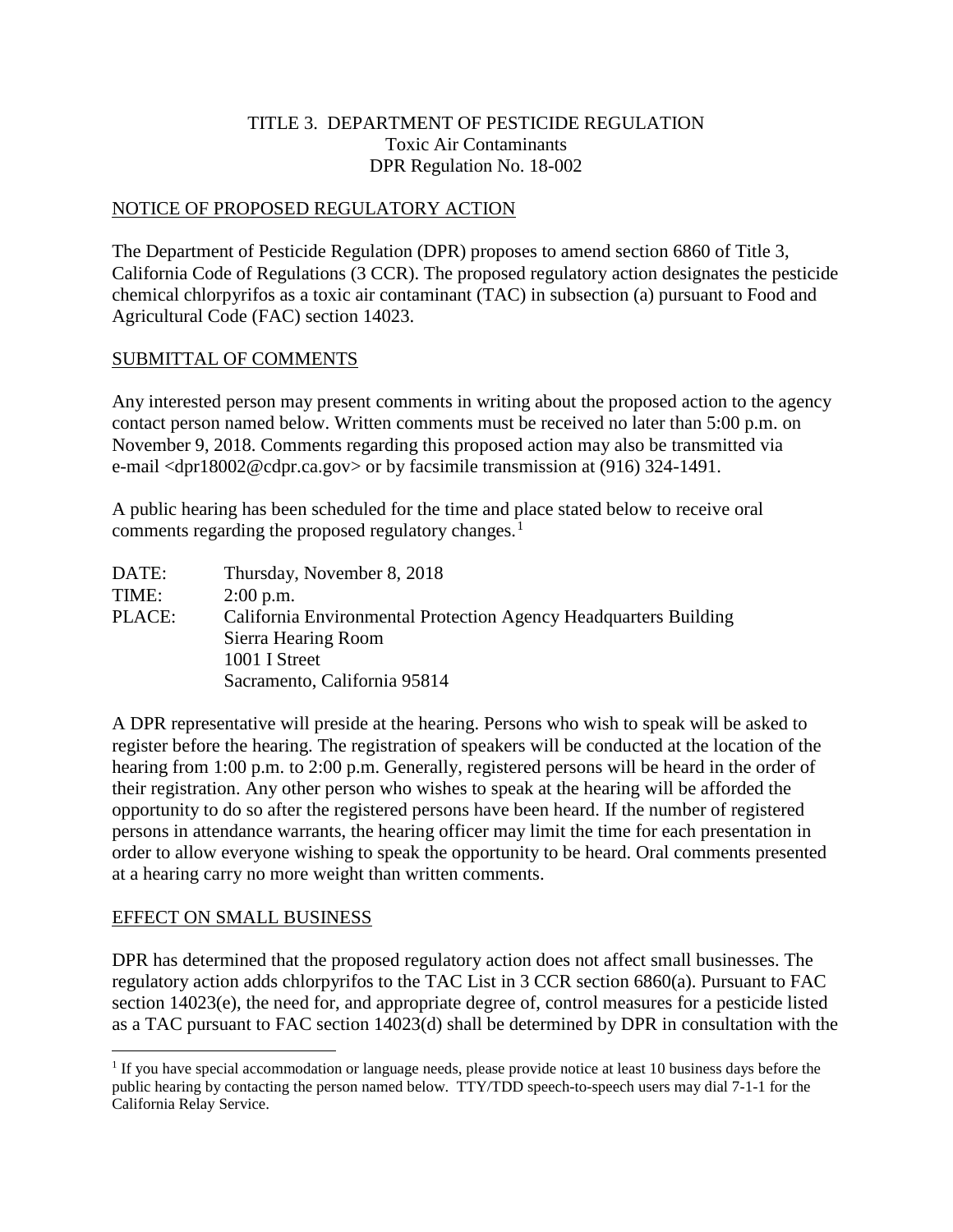Office of Environmental Health Hazard Assessment (OEHHA), the Air Resources Board (ARB), and the air pollution control districts or air quality management districts in the affected counties.

# INFORMATIVE DIGEST/POLICY STATEMENT OVERVIEW

FAC section 14021 defines a TAC as "an air pollutant that may cause or contribute to an increase in mortality or an increase in serious illness, or which may pose a present or potential hazard to human health." As mandated by FAC section 14022, DPR, in consultation with OEHHA and ARB, evaluates the health effects of pesticides which may be, or are, emitted into the ambient air of California. FAC sections 14021-14022 describe this evaluation process. Upon completion of this evaluation, DPR prepares a report on the health effects of the pesticide in question. Pursuant to FAC section 14023, the independent Scientific Review Panel (SRP) reviews this report and submits its written findings to DPR. Following receipt of the SRP's findings, FAC section 14023(d) requires DPR to "prepare a hearing notice and a proposed regulation which shall include the proposed determination as to whether a pesticide is a toxic air contaminant."

DPR evaluated chlorpyrifos and the SRP has reviewed DPR's reports *Draft Evaluation of Chlorpyrifos as a Toxic Air Contaminant,* December 2017*,* and *Final Toxic Air Contaminant Evaluation of Chlorpyrifos*, July 2018. The SRP found that chlorpyrifos should be classified as a TAC.

Based upon the results of the evaluation of chlorpyrifos and the criteria in 3 CCR section 6864 for identifying pesticides as a TAC, the Director has declared chlorpyrifos to be a TAC. The proposed regulatory action adds chlorpyrifos to section 6860(a).

The adoption of this regulation listing chlorpyrifos as a TAC will require DPR to further evaluate the need for additional protections to California residents pursuant to FAC section 14023.

During the process of developing this proposed regulation, DPR conducted a search of any similar regulations on this topic and has concluded that this proposed regulation is neither inconsistent nor incompatible with existing state regulations. DPR is the only agency that has the authority to regulate the sale and use of pesticides.

# IMPACT ON LOCAL AGENCIES OR SCHOOL DISTRICTS

DPR has determined that the proposed regulatory action does not impose a mandate on local agencies or school districts. There are no nondiscretionary costs or savings imposed upon local agencies that are expected to result from the proposed regulatory action.

# COSTS OR SAVINGS TO STATE AGENCIES

DPR has determined that no savings or increased costs to any state agency will result from the proposed regulatory action.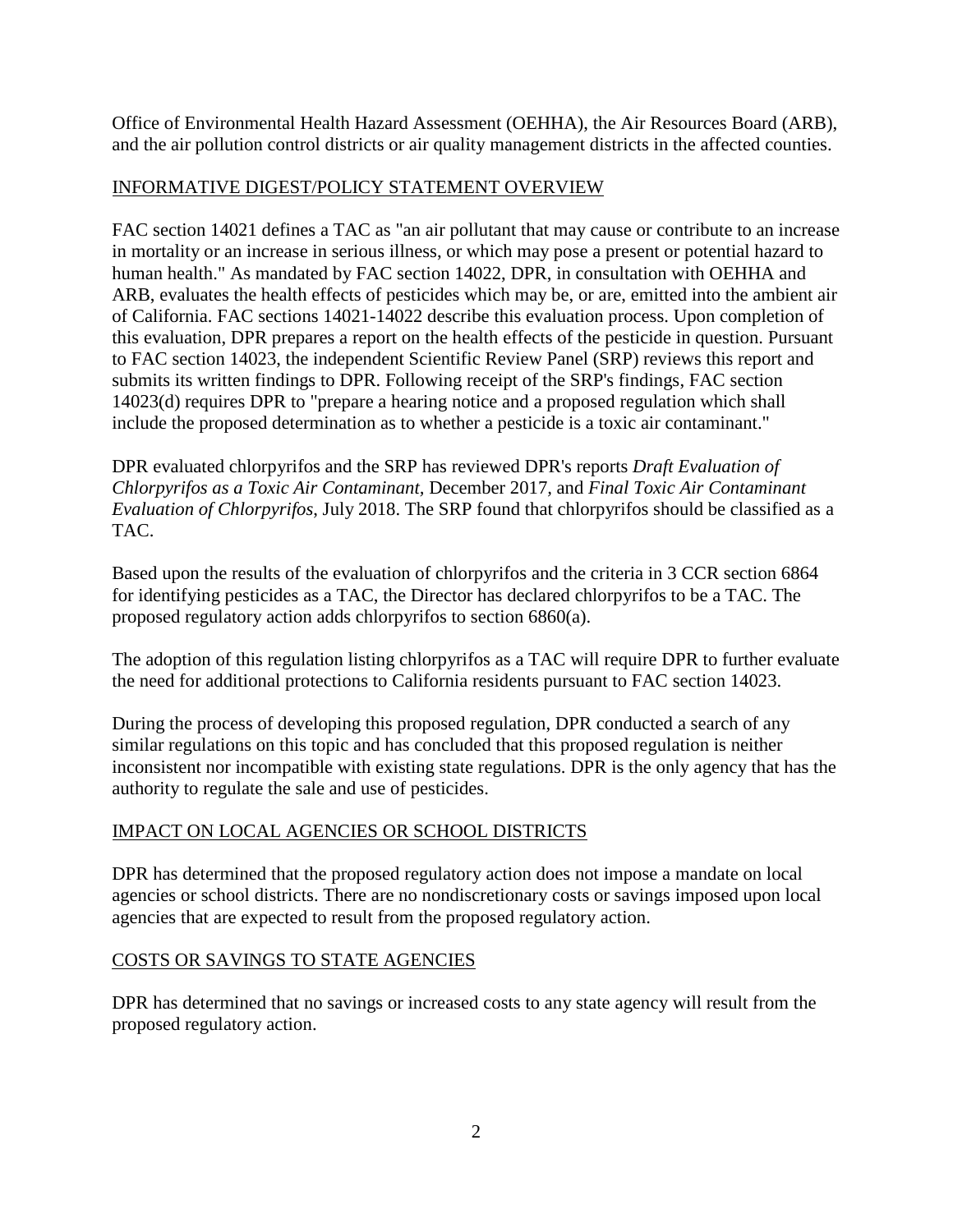# EFFECT ON FEDERAL FUNDING TO THE STATE

DPR has determined that no costs or savings in federal funding to the state will result from the proposed action.

## EFFECT ON HOUSING COSTS

DPR has made an initial determination that the proposed action will have no effect on housing costs.

## SIGNIFICANT STATEWIDE ADVERSE ECONOMIC IMPACT DIRECTLY AFFECTING BUSINESSES

DPR has made an initial determination that adoption of this regulation will not have a significant statewide adverse economic impact directly affecting businesses, including the ability of California businesses to compete with businesses in other states.

## COST IMPACTS ON REPRESENTATIVE PRIVATE PERSONS OR BUSINESSES

DPR is not aware of any cost impacts that a representative private person or business would necessarily incur in reasonable compliance with the proposed action.

## RESULTS OF THE ECONOMIC IMPACT ANALYSIS

Impact on the Creation, Elimination, or Expansion of Job/Businesses: DPR determined it is not likely the proposed regulatory action will impact the creation or elimination of jobs, the creation of new businesses or the elimination of existing businesses, or the expansion of businesses currently doing business with the State of California because the proposed regulation adds chlorpyrifos to the TAC list in section 6860(a).

The adoption of this regulation listing chlorpyrifos as a TAC will require DPR to further evaluate the need for additional protections to California residents pursuant to FAC section 14023.

## CONSIDERATION OF ALTERNATIVES

DPR must determine that no reasonable alternative considered by the agency, or that has otherwise been identified and brought to the attention of the agency, would be more effective in carrying out the purpose for which the action is proposed, would be as effective and less burdensome to affected private persons or businesses than the proposed regulatory action, or would be more cost-effective to affected private persons and equally effective in implementing the statutory policy or other provision of the law.

# **AUTHORITY**

This regulatory action is taken pursuant to the authority vested by FAC sections 11456 and 14023.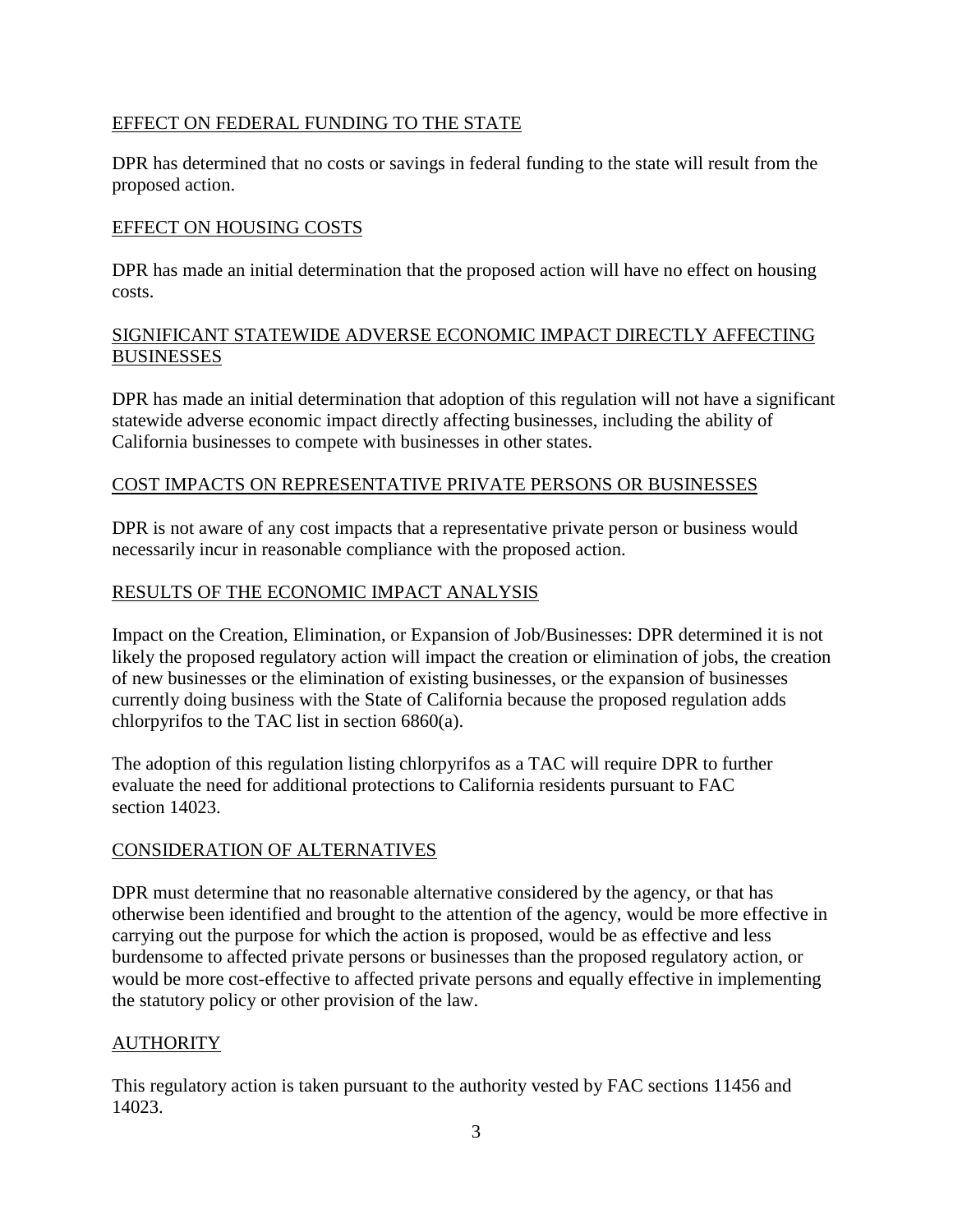#### REFERENCE

This regulatory action is to implement, interpret, or make specific FAC sections 14021 and 14023.

# AVAILABILITY OF STATEMENT OF REASONS AND TEXT OF PROPOSED REGULATIONS

DPR has prepared an Initial Statement of Reasons, and has available the express terms of the proposed action, all of the information upon which the proposal is based, and a rulemaking file. A copy of the Initial Statement of Reasons and the proposed text of the regulation may be obtained from the agency contact person named in this notice. The information upon which DPR relied in preparing this proposal and the rulemaking file are available for review at the address specified below.

## AVAILABILITY OF CHANGED OR MODIFIED TEXT

After the close of the comment period, DPR may make the regulation permanent if it remains substantially the same as described in the Informative Digest. If DPR does make substantial changes to the regulation, the modified text will be made available for at least 15 days prior to adoption. Requests for the modified text should be addressed to the agency contact person named in this notice. DPR will accept written comments on any changes for 15 days after the modified text is made available.

## AGENCY CONTACT

Written comments about the proposed regulatory action; requests for a copy of the Initial Statement of Reasons, the proposed text of the regulation, and a public hearing; and inquiries regarding the rulemaking file may be directed to:

> Linda Irokawa-Otani, Regulations Coordinator Department of Pesticide Regulation 1001 I Street, P.O. Box 4015 Sacramento, California 95812-4015 (916) 445-3991

Note: In the event the contact person is unavailable, questions on the substance of the proposed regulatory action may be directed to the following person at the same address as noted above:

> Edgar Vidrio, Environmental Program Manager Environmental Monitoring Branch (916) 323-2778